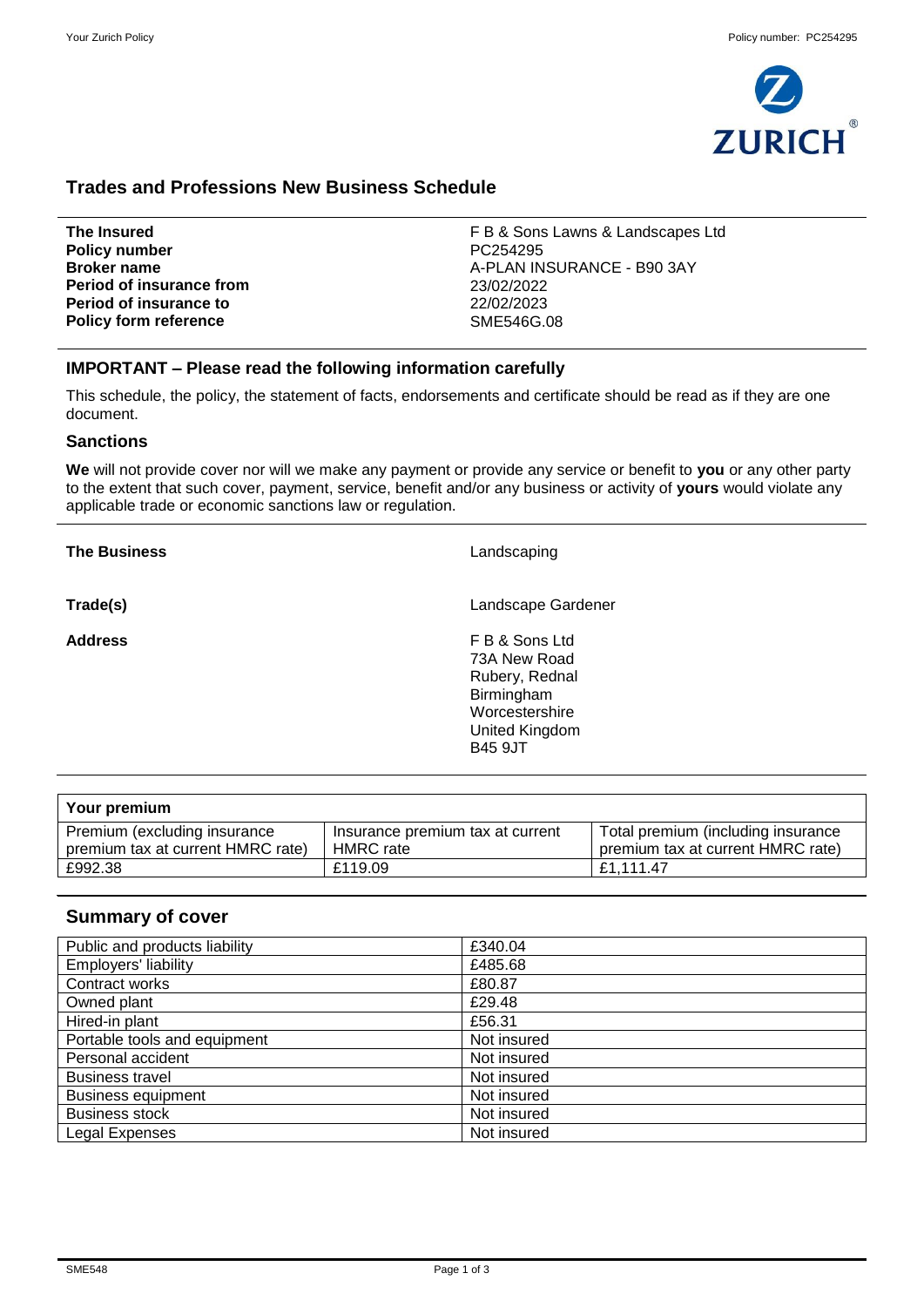# **Policy cover**

# **Excesses applicable**

The **excesses** stated below are payable in the event of a claim unless stated otherwise within the endorsements and subjectivities section of **your** policy. Each **excess** shown is **your** total **excess** and includes any policy and/or amended **excesses** that apply.

## **Public and products liability**

Refer to section A in **your** Trades and Professions policy.

| Public and products liability - limit of indemnity | £5,000,000 |
|----------------------------------------------------|------------|
| Third party property damage - excess               | £250       |

## **Employers' liability**

Refer to section B in **your** Trades and Professions policy.

| Employers' liability - limit of indemnity                          | £10,000,000 |
|--------------------------------------------------------------------|-------------|
| Employers' liability - limit of indemnity arising out of terrorism | £5,000,000  |

## **Contractor "All risks"**

Refer to section C in **your** Trades and Professions policy.

|                                | <b>Sum Insured</b>                              |
|--------------------------------|-------------------------------------------------|
| <b>Contract works</b>          | £18,000<br>any one contract                     |
| <b>Excess</b>                  | £250                                            |
| <b>Owned plant</b>             | £3,000<br>any one occurrence                    |
| <b>Excess</b>                  | £250                                            |
| Hired-in plant                 | £15,000<br>any one occurrence                   |
| <b>Excess</b>                  | £250                                            |
| <b>Continuing hire charges</b> | £10,000<br>any one occurrence                   |
| <b>Indemnity period</b>        | Three months                                    |
|                                | Any contract not exceeding £18,000 original     |
| <b>Contract description</b>    | estimated contract price for work undertaken in |
|                                | connection with the business.                   |
| <b>Contract site</b>           | Any situation within the territorial limits.    |